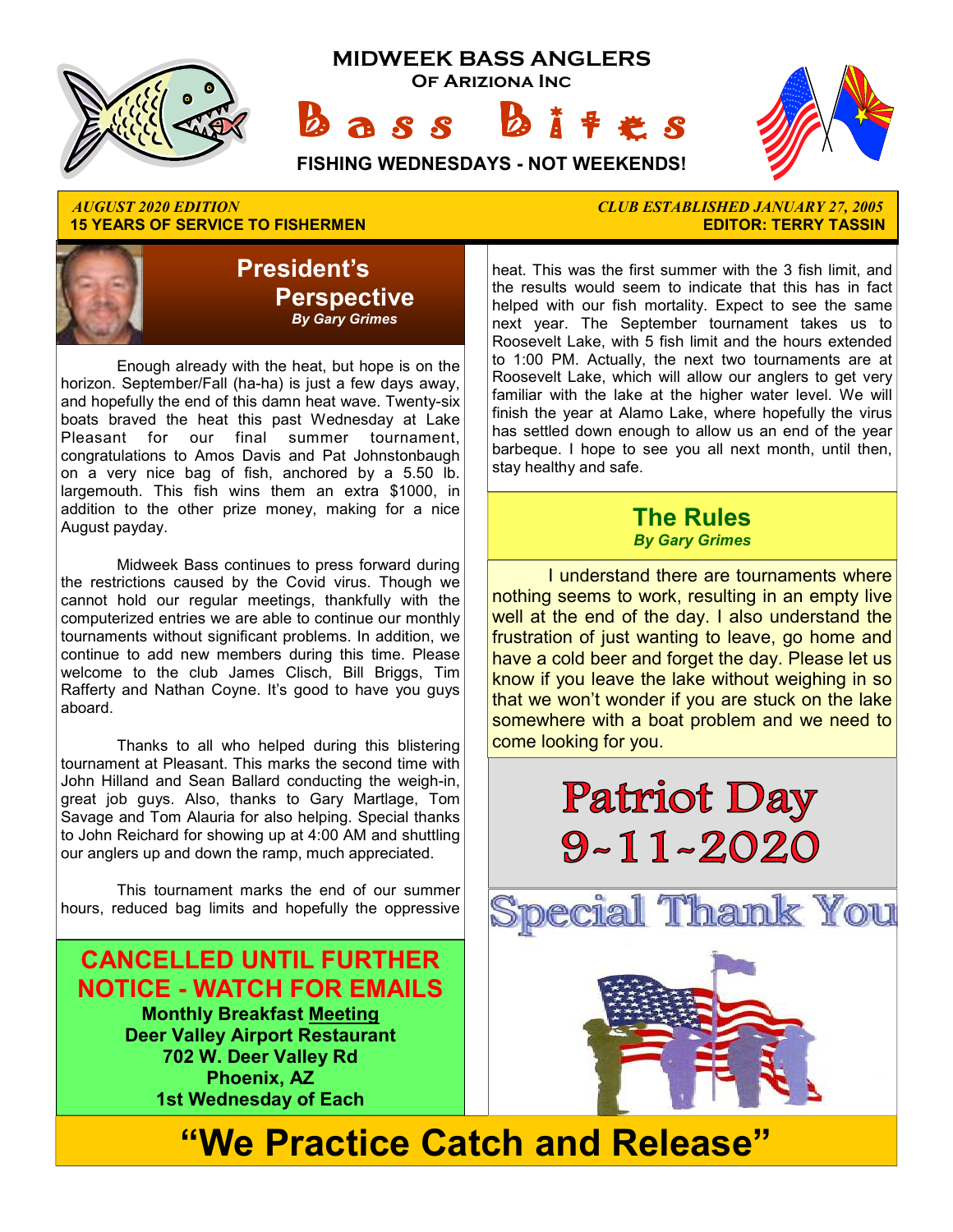Page 2



### **Tournament Report Lake Pleasant August 19, 2020**

 Another hot day in Arizona! Let's hear from our winners on how they caught their fish at Lake Pleasant this month. In case you are wondering why all the teams only weighed three bass, the answer is during the hot summer months we go to a three fish limit to make it easier on the fish while in the livewell. In September we go back to a **5 fish limit** for the cooler months.

### **Team Amos Davis & Pat Johnstonbaugh Catch 5.50 lber Win 1st Place Team, 1st Place Big Fish and 5 lb Pot**

Taking home **1st Place,** Team **Amos Davis and Pat Johnstonbaugh** brought to the scales the winning creel of three bass weighing 9.69 lbs. Thanks to Pat's 5.50 lb bass the team also won **1st Place Big Bass** and **5 lb**  honors.

*Amos Davis:* Not much to report. We fished drop shots exclusively all day on rocky banks and flats. Fishing was slow for us. I had a great time fishing with Pat Johnstonbaugh. He had his personal best day of catching and I am very glad he did.

 *Pat Johnstonbaugh:* First and foremost I'd like to thank everyone from the fizz crew, cameraman, and taxi driver, weigh-in crew and all the staff for their volunteer service - you are all greatly appreciated.

 Amos and I started up river where we couldn't get a bite for the first hour. We tried different methods with one of us throwing a topwater popper and the other trying to dropshot. Eventually by 8:00 we had a couple of fish on dropshots, but the morning bite was really slow for us. We

### **Next Meeting - Next Tournament**

Our next club meeting for 2020 scheduled for **Wednesday, 2 September** starting at 8:00 AM, at **Deer Valley Airport Restaurant** (just one mile north of I-101 at the intersection of 7th Ave & Deer Valley Road) **has been cancelled** due to the Corona Virus situation. Pairings will be announced by email when completed.

The next club points tournament is scheduled for **Lake Roosevelt** on **16 September 2020.**  Club launch headquarters and weigh-in location will be announced. Tournament hours are **Safe Light to 11 AM.** 



*1st Place Amos Davis & Pat Johnstonbaugh* 

left the river and covered water along the rocky shores on the east side of the lake. We both had luck with red colored drop shot worms so we stuck with them. After catching fish in shaded water, I was surprised to hook a big fish on a sunny flat. Just before 9 AM, Amos had positioned us 150' feet from shore with our boat in 35 feet of depth and this allowed us to fish a little deeper water in hopes of a bigger fish. I snipped off the front of my recycled 4 inch morning dawn dropshot worm, threw a long cast, and hooked into a 5 lb plus fish in 25 feet of water. I had luck with this same bait pre-fishing on Saturday so I stuck with it for pretty much the whole day.

 This bass - my personal best - almost didn't make it into the log books due to a near accident. While I was doing a health check on the live well, I opened the lid and the 5 pounder flew out and started flopping on the back deck of the boat. My hand grabbed its cull tag pretty quick and back in she went. Whew! We proceeded to cull out a couple of fish for a strong finish.

 This is the 2nd time I have been paired with Amos and I really enjoyed fishing with him. Even though we didn't catch a lot of fish, we apparently caught the right fish. Thanks again to everyone who helped put on this event!

### **Lannes Brock & Warren Brackey Work Top Water For 2nd Big Bass and 2nd Overall**

In **2nd Place** Team **Lannes Brock & Warren Brackey**  weighed three bass for a total weight of 9.53 lbs. They also took 2nd Place Big Fish honors with a 3.64 lb bass.

 *Warren Brackey:* It was another fun and well run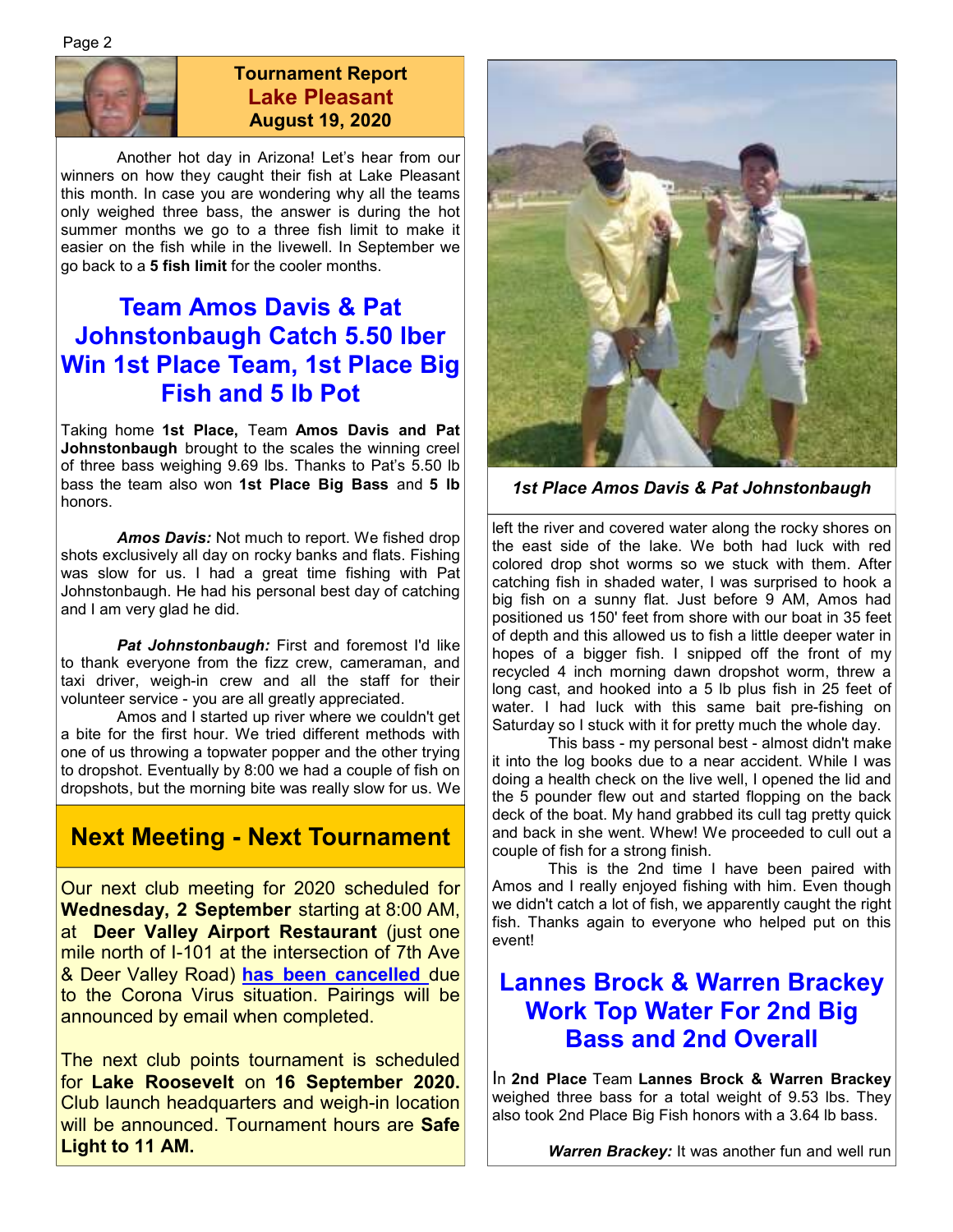

*2nd Place Lannes Brock & Warren Brackey*

tournament put on by our club staff, our stellar weigh-in team and our member volunteers. Special thanks to John Reichard for shuttling us old timers and for getting the bass we chase back to the lake to fight another day. Also, major kudos to Jeff Mabry for assisting those fish that needed his expert attention to return to the depths.

 I had the good fortune of being paired with Lannes Brock to fish Lake Pleasant. Lannes and I fished Bartlett last year and had a great time sharing fish stories, but didn't fare so well in the catching fish department that day. Would this trip be our chance for some redemption? Time would tell.

 We were able to pre-fish on Tuesday morning for about six hours. We spent most of our time in the 1702 area of the lake and only brought two small fish to the boat. Our first bite came around 9:30, so we were doing pretty well at figuring out what not to do. We marked a bunch of fish, just couldn't buy a bite. We would have to make some adjustments for the next morning's tournament day.

 On game day Lannes decided to head toward the river with our first stop just past the no wake buoys on the shady side. Before setting up to fish Lannes decided to go to the other side where he had seen a lot of fish surfacing before the no wake zone. We were greeted there by a bald eagle sitting right next to the water. She seemed unconcerned by our presence. We were so close you could hear her feathers ruffle. It was nice way to start the day. The good news, the fish seemed to be all around

#### **Membership**

As of August 21, 2020 the Midweek Bass Anglers of Arizona consists of **125**  dues paid active members.

us and in active feeding mode, chasing shad everywhere. The bad news, they weren't eating what we were offering. We threw buzz baits, worms, Senkos and flick shakes for about an hour without a bump. We then started fishing the steep rock face. Lannes was throwing plastics forward as I threw my bone colored spook junior into the rocky shoreline. About 7 AM our first fish, about a 2.5 pounder, had slashed at my spook junior. At that point Lannes tied on the spare spook junior (clear) I had in my bait box. About thirty minutes later, BOOM! Another violent surface strike and an even bigger fish had hit Lannes' lure. We now had 2 fish and nearly 6 pounds in the live well. We picked up our limit fish, about a half pounder (if that), around 8:00AM. We had covered the wall a couple of times and now it was getting pretty warm. It was time to move back to the shady side and fish toward the main lake.

 We offered up the same variety of baits for the next 45 minutes and Lannes spotted more surface activity on the other side of the first big cut. We readied our top water rods and started to cover the rocky shoreline. Around 9:00 there came another violent blowup. Lannes heard the commotion and asked "You got him?" I replied "Oh yeah, I got him!" It was clearly our best fish, barely eking-out the 2nd Place Big Fish prize for the event. A 3.64 pounder had exploded on my spook junior! For me there is nothing more exhilarating than a big bass topwater blow-up. For it to happen to us three times in two hours in a tough event, a pretty amazing memory for sure. As it turned out this was our last fish of the day. We spent the rest of the day on the move back toward the launch, fishing likely areas and sharing favorite fish stories along the way. It was truly a day to remember. Lannes is a great guy and a fun member to fish with. As he puts it, he's out there to have fun, that's what it's all about.

 Congrats to team Amos Davis and Pat Johnstonbaugh on their well deserved victory; 1st Place Big Fish prize, and the big 5 pound pot winners to boot. Well done, guys! Thanks again to my partner Lannes Brock for a great trip and a truly remarkable day on the water. It would be a pleasure to be paired with Lannes again anytime.

### **Team Scott Olivier & David Sapyta Grind Their Way To 3rd Place Finish**

Team **Scott Olivier & David Sapyta** weighed three bass for 7.34 pounds and took home **Third Place** honors.

*Scott Olivier:* Congrats to Amos and Pat for the win and the 5 lb pot. I drew David Sapyta and was looking forward to fishing with him. We fished together last year at Martinez and a coil went out in the boat at the start of the tournament so we were stuck fishing the area around the dock with the trolling motor. We felt we must be due for a good outing.

I wasn't able to prefish this months tournament,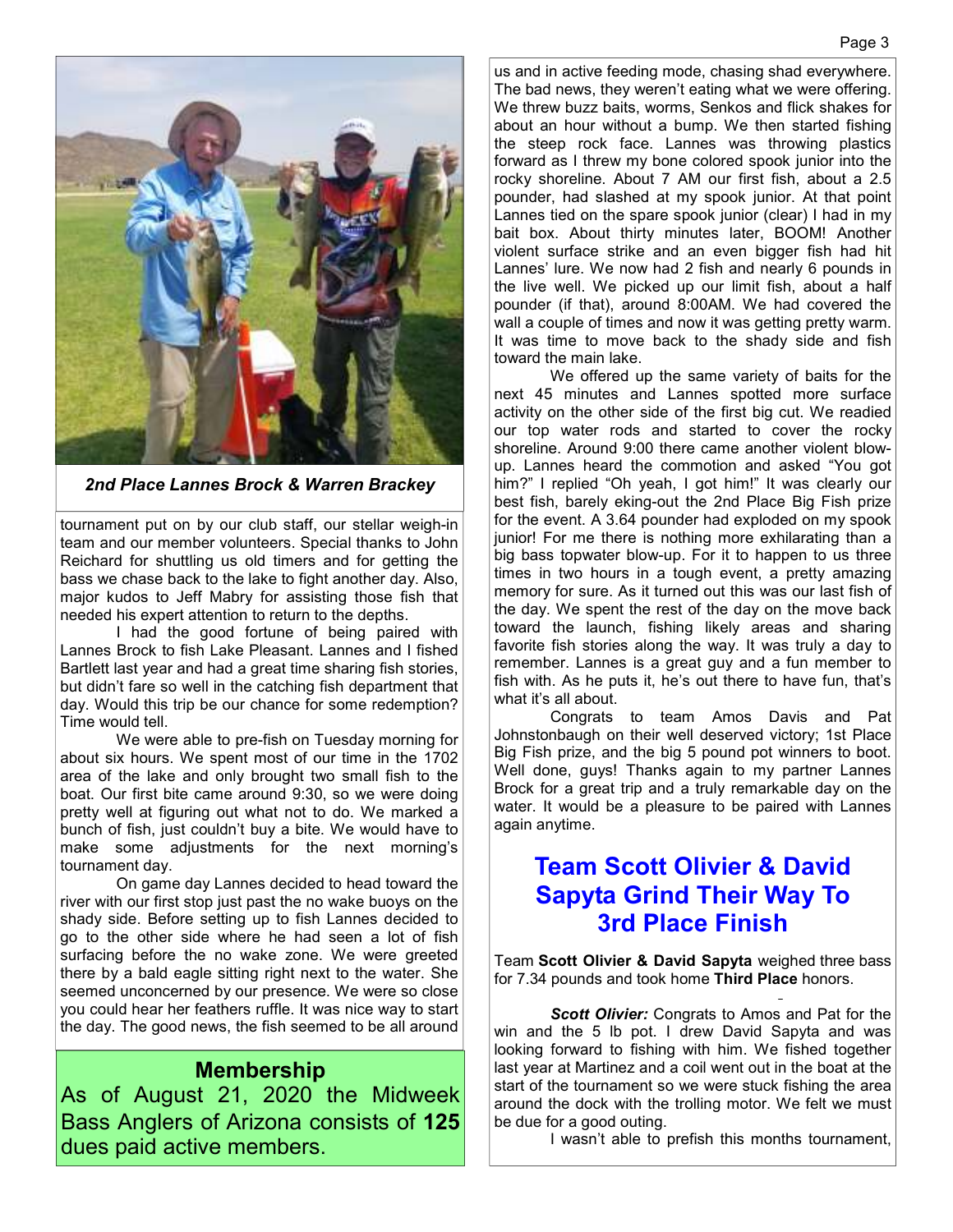

*3rd Place David Sapyta & Scott Olivier*

but after getting some great advice from Jeff Mabry we decided to hit a couple of spots and hope for a top water bite. It worked and we each had a nice fish and a couple of rats in the first hour. After that it was the typical Lake Pleasant grind. We fished all the usual Lake Pleasant spots with a drop shot and we were lucky enough to catch our biggest fish with about an hour to go. Fishing was tough, we just happened to be in the right spots at the right times.

 Thanks to David for some great company, I really enjoyed fishing with you and look forward to fishing together in the future. Hopefully we didn't use up all of our luck on this event. As always, thanks to the all the guys who help run these tournaments, you do a great job.

### **Team Brakefield & Higgins Mine On Area To Finish 4th Overall**

Taking home **4th Place,** Team **David Brakefield & Jeff Higgins** weighed three fish for a total weight of 7.10 lbs.

*David Brakefield / Jeff Higgins:* I caught my fish on old rubber worms I had found earlier in the week in my

#### **Tournament Statistics**

Fifty contestants fished 5.5 hours each, bringing 62 bass to the scales for a total weight of 115.27 pounds with a 2.30 pound average total catch per fisherman. The average weight of each fish was 1.86 lbs. All fish but five were released back into the lake after weigh-in to fight again another day.

garage in an old tackle box I used back in the 1980's. These were worms the fish's grand pappies looked at back in the day and these youngsters must not have known there was a hook in them.

 We fished one area most of the day. It was about a half mile stretch of steep walls about a mile up the main lake from the start ramp. It held fish so we stayed there. The most exciting part of the day was when we found a backpack floating in the lake full of fishing tackle and cash. We researched who it belonged to and guess what, it belonged to one of our members, Joe Matt. It had blown out of speedy John Hilland's bass boat. Joe got it back with all the tackle and money.

### **Steve Grier & Tim Rafferty Drop Shot 35 Feet To Finish 5th**

A three fish bag weighing 6.66 lbs was enough to earn Team **Grier & Rafferty** the **5th Place** money.

**Steve Grier:** Congrats to Amos & Pat on the 5 pounder and a great bag. I pre-fished Monday and Tuesday and didn't catch a fish either day so I wasn't sure what to expect tournament day.

 We decided to go to areas I've had success on in the past at this time of year, even though I didn't find fish there in practice. We got 4 bites and caught 3 fish on the first spot so we left there with a limit weighing a whopping 3 pounds. We went to the second spot and caught good fish over 2 lbs within 30 minutes. We didn't get a lot of bites but we got quality bites and wound up staying there for the rest of the day. We caught 6 fish there, 4 over 2 pounds.

Most of the fish came on a drop-shot Robo Worm



*5th Place Steve Grier & Tim Rafferty*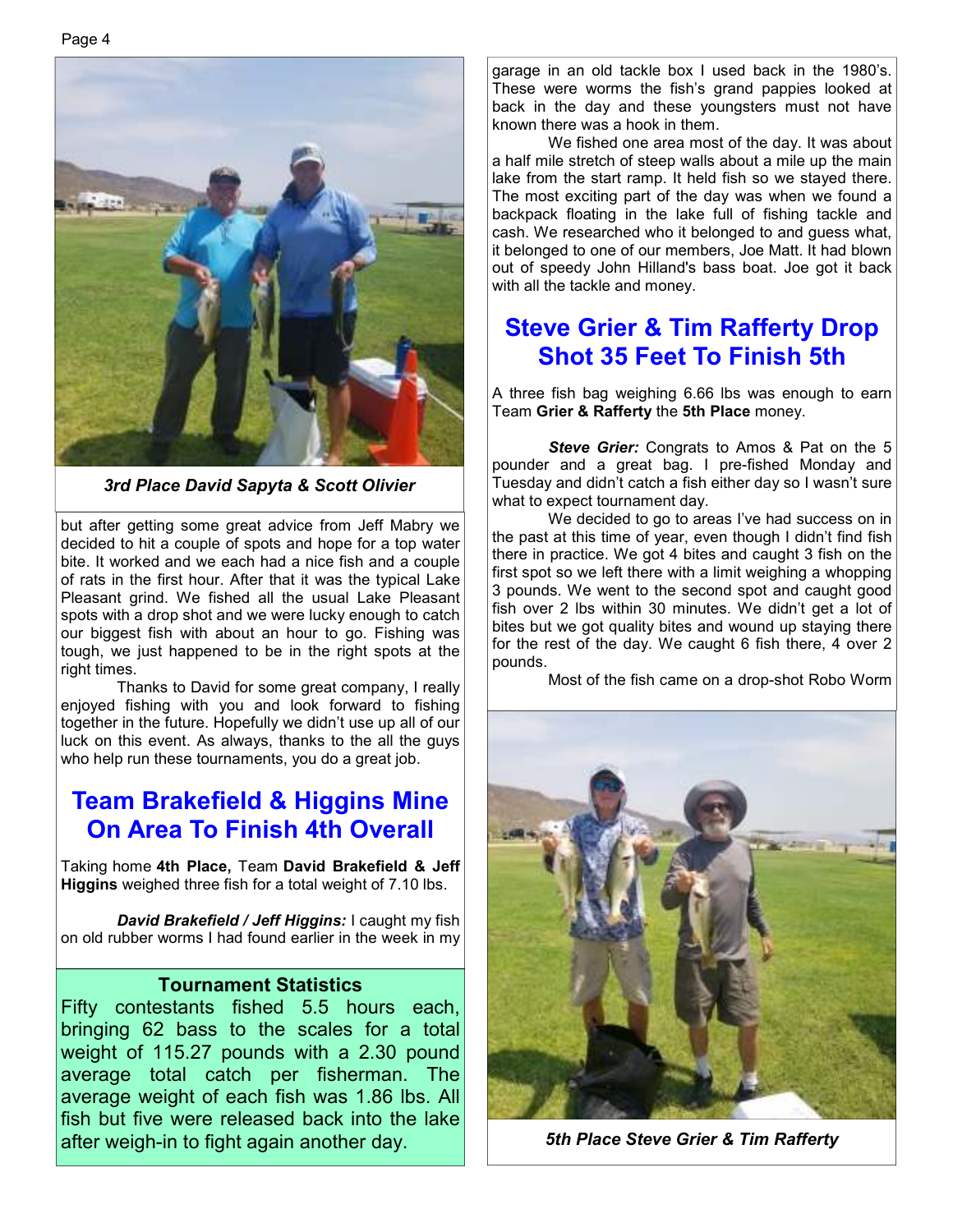desert craw color and 5150 J-Zizzle. One bass was caught on Carolina rigged baby brush hogs watermelon candy and Tim caught one slow-rolling a spinnerbait. All the fish were in 25 – 35 feet of water.

 This was Tim's first Midweek Bass tournament so it was nice to finish in the money. I enjoyed fishing with Tim and would welcome an opportunity to do it again.

### **Team Krumsiek & Cripe Fishing Main Lake Humps Finish In 6th Place**

Team **Fred Krumsiek & Doug Cripe** weighed three bass for 6.43 pounds and took home **6th Place** honors. They also weighed a 2.59 lb Catfish for **Goon Fish** honors.

 *Fred Krumsiek:* Early on tournament day Doug Cripe and I started fishing a hump on the main lake. I caught the Goon Fish catfish on a square bill crank bait. Five minutes later I caught our biggest bass on the same crank bait. Doug boated a big bluegill on his crank bait and we then switched to the drop shot and I caught one small keeper. The rest of the day we hit points on the main lake finally catching our last keeper forty minutes before the weigh-in. The crank bait was a Strike King square bill (sexy shad color) and my drop shot worm was an oxblood red flake pro worm.

### **Team John Hilland & "Where's My Bag" Joe Matt Finish 7th Overall**

In **7th Place** Team **Hilland & Matt** weighed three bass for a total weight of 5.93 lbs.

*John Hilland:* Another good tournament at Lake Pleasant with some great 3 fish bags once again. Congratulations to Amos and Pat on the win and the first 5 pounder on the new system, way to go!

 I was drawn with Joe Matt for this tournament. We were not able to get out together to pre-fish but we both got out on different days without much success. I had a plan and an area to run topwater right from the start. This only produced a few very small fish in the first hour. Joe started to throw a dropshot and caught a keeper right away. We moved on from our starting spot to some main lake points. Joe was a machine with the dropshot and had a limit of keepers by around 8:30. With a livewell full of small keepers we decided to head to some deeper water and look for something a little bigger. I was finally able to contribute and put a 2.25 pound fish in the boat and cull one of the smaller ones.

 With about 45 minutes left we headed down closer to the marina to finish the day and that's when Joe looked back and said "where's my bag?" I really had no idea it was gone! We spent the last 30 minutes or so looking for the bag by backtracking our line on the graph with no success. At the weigh-in someone asked if anybody had lost a bag and what do you know it was Joe's. Boy were we glad to have it back. We had a great day and really worked well together. Hope everyone stays safe and I look forward to seeing you all at Roosevelt next month.

### **COVID 19 Chuckles**

\* When we come out of this and I ask you where you want to eat, I do NOT want to hear, "I don't know." YOU HAD 75 DAYS!

\* Can't wait until this is over so I can go back to social distancing on my own terms.

\* Just bought six pounds of cheese. Won't need toilet paper now.

\* My car probably thinks I died.

\* It's been a blessing being home with the wife for three months now. We've caught up on everything I've done wrong for 40 years.

\* If your parents are over 60 and want to go out ... FORBID THEM! If they complain and say, "But everyone else is doing it", tell them, "You're not everyone." IT'S PAYBACK TIME!

\* Hormel Foods made their first batch of SPAM in 1937. With everyone out shopping and hoarding food, they have announced they will be making their second batch later this week.

\* If you believe that the NFL will be playing football in two weeks, raise your right hand. Now slap yourself with it.

\* Due to my isolation, I finished three books yesterday. And believe me, that's a lot of colouring!

\* Anyone else getting a tan from the light in your refrigerator?

#### **WINDOWS**

Last year I replaced all the windows in my house with those expensive, double-pane, energy-efficient kind. Today, I got a call from Home Depot who installed them. The caller complained that the work had been completed a year ago and I still hadn't paid for them.

Helloooo....just because I'm a Senior Citizen doesn't mean that I am automatically mentally challenged. So, I told him just what his fast-talking sales guy told me last year -- that these windows would pay for themselves in a year.

Helloooo.…it's been a year, so they're paid for, I told him.

There was only silence at the other end of the line, so I finally hung up.

He never called back. I bet he felt like an idiot.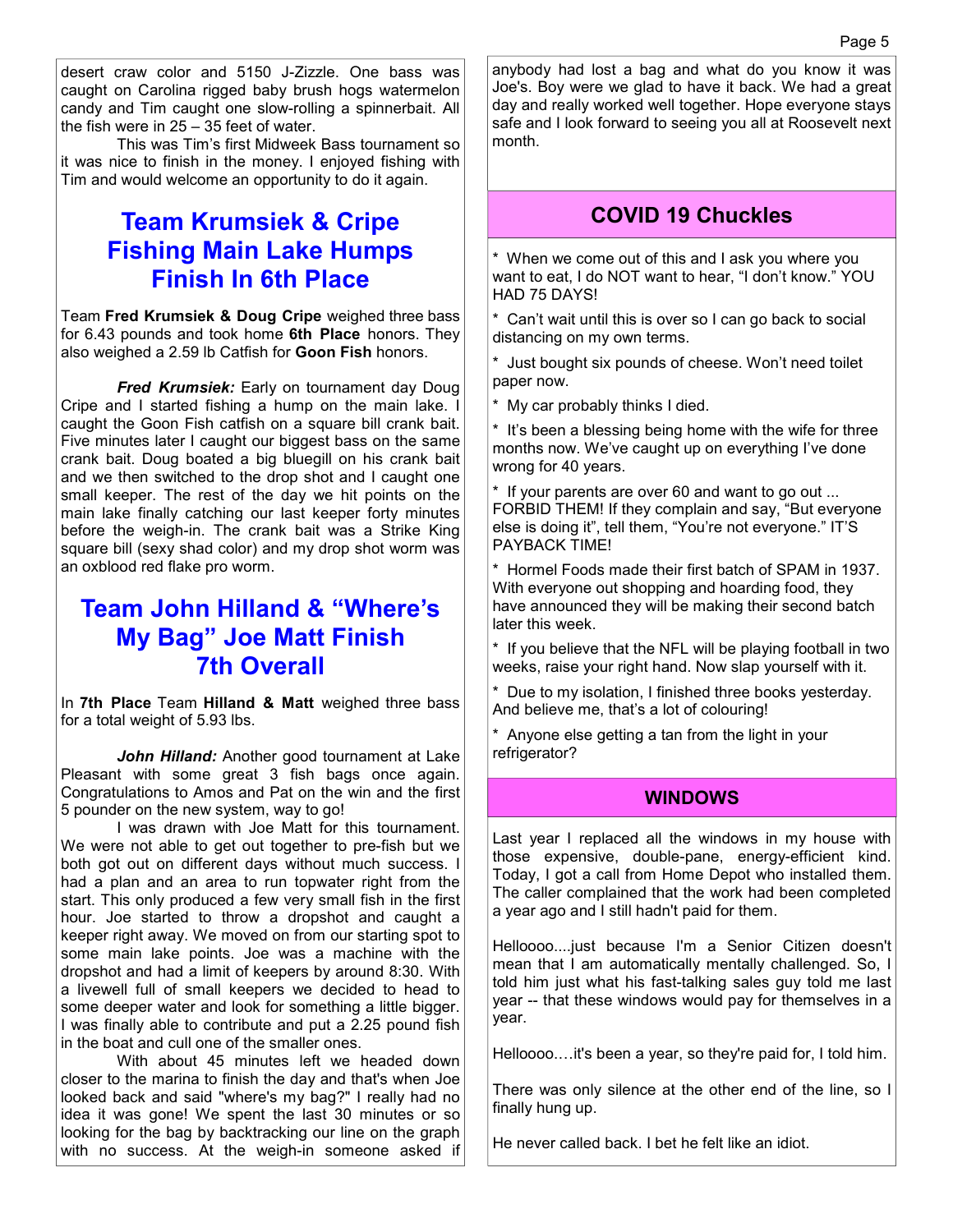#### **Things You Should Know**

 \* In Shakespeare's time, mattresses were secured on bed frames by ropes. When you pulled on the ropes, the mattress tightened, making the bed firmer to sleep on. Hence the phrase...'Goodnight, sleep tight'.

 \* It was the accepted practice in Babylon 4000 years ago that for a month after the wedding, the bride's Father would supply his son-in-law with all the mead he could drink. Mead is a honey beer and because their calendar was lunar based, this period was called the honey month, which we know today as the honeymoon.

 \* In English pubs, Ale is ordered by pints and quarts. So in old England, when customers got unruly, the Landlord would yell at them 'Mind your pints and quarts, and settle down. It's where we get the phrase: 'Mind your P's and Q's.'

 \* In the 1400's a law was set forth in England that a man was allowed to beat his wife with a stick no thicker than his thumb. Hence we have 'the rule of thumb.'

Many years ago in Scotland, a new game was invented. It was ruled 'Gentlemen Only…...Ladies Forbidden'.

And thus, the word **GOLF** entered into the English language.

 \* The first couple to be shown in bed together on prime time TV was Fred and Wilma Flintstone.

- \* Coca-Cola was originally green.
- \* It is impossible to lick your elbow.

 \* The first novel ever written on a typewriter, Tom Sawyer.

Each King in a deck of playing cards represents a great King from history:

 Spades - King David Hearts - Charlemagne Clubs -Alexander, the Great Diamonds - Julius Caesar

 \* If a statue in the park of a person on a horse has both front legs in the air, the person died in battle. If the horse has one front leg in the air, the person died because of wounds received in battle. If the horse has all four legs on the ground, the person died of natural causes.

Many years ago in England, pub frequenters had a whistle baked into the rim, or handle, of their ceramic cups. When they needed a refill, they used the whistle to get some service.

''Wet your whistle" is the phrase inspired by this practice.

#### **Remember these?**

For those who never saw the Burma Shave signs, here is a quick lesson in our history of the 1930s and '40s. Before the Interstates, when everyone drove the old two lane roads, *Burma Shave* signs would be posted all over the countryside in farmer's fields. They were small red signs with white letters. Five signs, about 100 feet apart, each containing 1 line of a 4 line couplet and the obligatory 5th sign advertising Burma Shave, a popular shaving cream. Here are some of the actual signs - read from the bottom up:



Let us hear from you. The newsletter is your vehicle for communicating and sharing with other club members.

Many of you have things to say, opinions to share.

Contact the Editor who would be delighted to hear from you.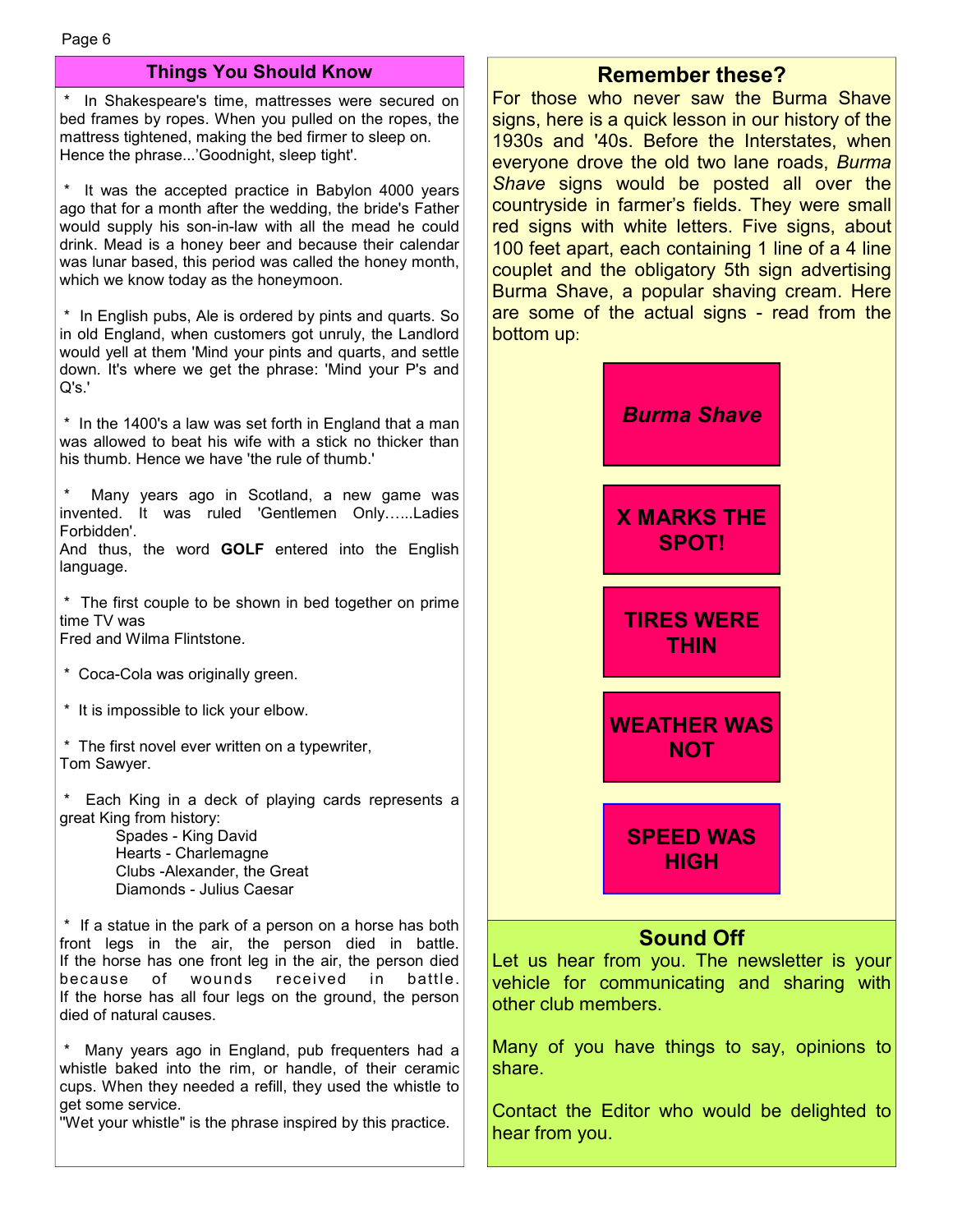# Photo Scrapbook - Lake Pleasant- August 19, 2020